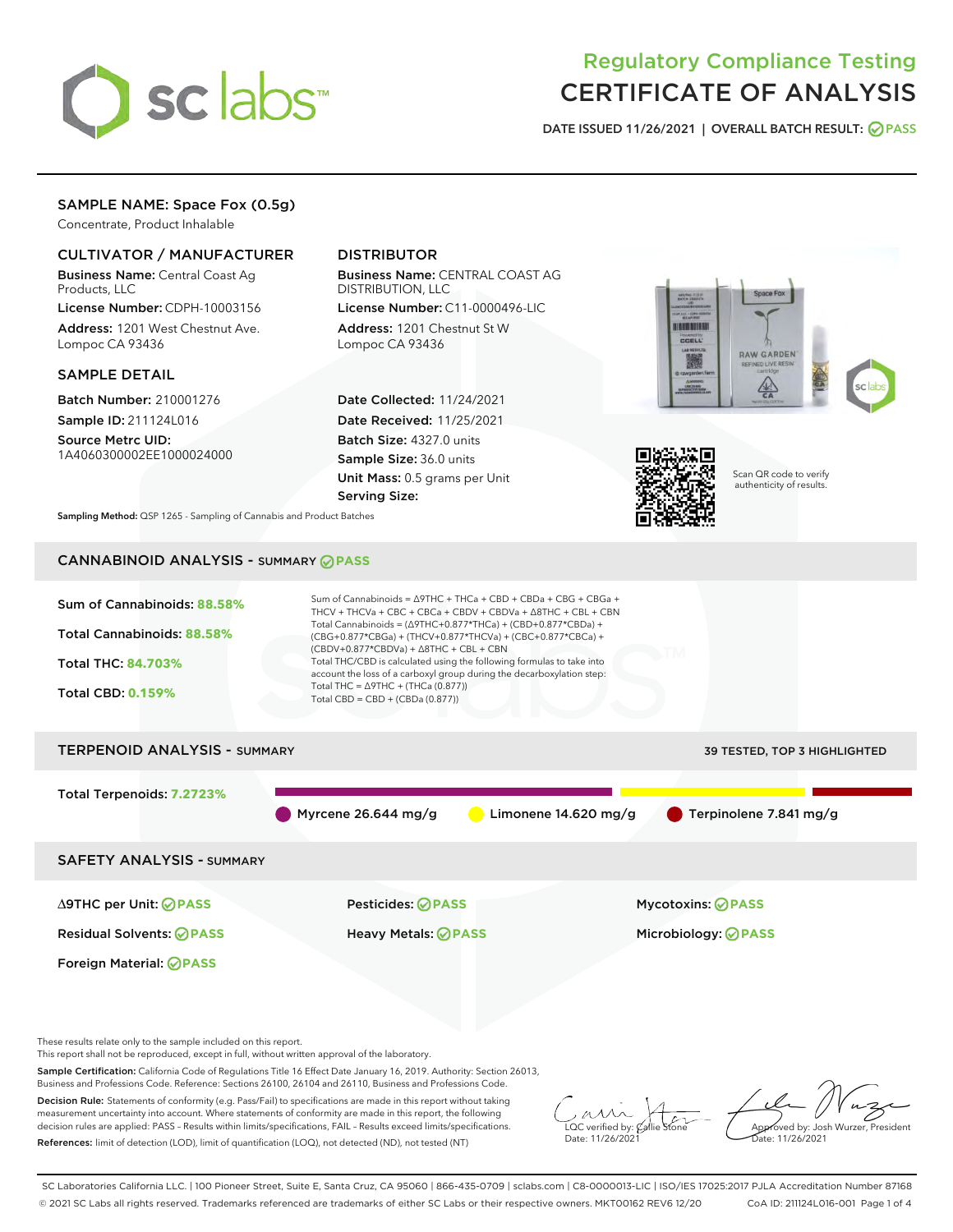



SPACE FOX (0.5G) | DATE ISSUED 11/26/2021 | OVERALL BATCH RESULT:  $\bigcirc$  PASS

#### CANNABINOID TEST RESULTS - 11/26/2021 2 PASS

Tested by high-performance liquid chromatography with diode-array detection (HPLC-DAD). **Method:** QSP 1157 - Analysis of Cannabinoids by HPLC-DAD

#### TOTAL CANNABINOIDS: **88.58%**

Total Cannabinoids (Total THC) + (Total CBD) + (Total CBG) + (Total THCV) + (Total CBC) + (Total CBDV) + ∆8THC + CBL + CBN

TOTAL THC: **84.703%** Total THC (∆9THC+0.877\*THCa)

TOTAL CBD: **0.159%**

Total CBD (CBD+0.877\*CBDa)

TOTAL CBG: 1.992% Total CBG (CBG+0.877\*CBGa)

TOTAL THCV: 1.58% Total THCV (THCV+0.877\*THCVa)

TOTAL CBC: ND Total CBC (CBC+0.877\*CBCa)

TOTAL CBDV: ND Total CBDV (CBDV+0.877\*CBDVa)

| <b>COMPOUND</b>            | LOD/LOQ<br>(mg/g) | <b>MEASUREMENT</b><br><b>UNCERTAINTY</b><br>(mg/g) | <b>RESULT</b><br>(mg/g) | <b>RESULT</b><br>(%) |
|----------------------------|-------------------|----------------------------------------------------|-------------------------|----------------------|
| <b>A9THC</b>               | 0.06 / 0.26       | ±29.138                                            | 847.03                  | 84.703               |
| <b>CBG</b>                 | 0.06/0.19         | ±0.785                                             | 19.92                   | 1.992                |
| <b>THCV</b>                | 0.1 / 0.2         | ±0.79                                              | 15.8                    | 1.58                 |
| <b>CBD</b>                 | 0.07/0.29         | ±0.074                                             | 1.59                    | 0.159                |
| <b>CBN</b>                 | 0.1/0.3           | ±0.10                                              | 1.5                     | 0.15                 |
| $\triangle$ 8THC           | 0.1/0.4           | N/A                                                | <b>ND</b>               | <b>ND</b>            |
| <b>THCa</b>                | 0.05/0.14         | N/A                                                | <b>ND</b>               | <b>ND</b>            |
| <b>THCVa</b>               | 0.07/0.20         | N/A                                                | <b>ND</b>               | <b>ND</b>            |
| <b>CBDa</b>                | 0.02/0.19         | N/A                                                | <b>ND</b>               | <b>ND</b>            |
| <b>CBDV</b>                | 0.04/0.15         | N/A                                                | <b>ND</b>               | <b>ND</b>            |
| <b>CBDVa</b>               | 0.03/0.53         | N/A                                                | <b>ND</b>               | <b>ND</b>            |
| <b>CBGa</b>                | 0.1 / 0.2         | N/A                                                | <b>ND</b>               | <b>ND</b>            |
| <b>CBL</b>                 | 0.06 / 0.24       | N/A                                                | <b>ND</b>               | <b>ND</b>            |
| <b>CBC</b>                 | 0.2 / 0.5         | N/A                                                | <b>ND</b>               | <b>ND</b>            |
| <b>CBCa</b>                | 0.07 / 0.28       | N/A                                                | <b>ND</b>               | <b>ND</b>            |
| <b>SUM OF CANNABINOIDS</b> |                   |                                                    | 885.8 mg/g              | 88.58%               |

#### **UNIT MASS: 0.5 grams per Unit**

| ∆9THC per Unit                         | 1120 per-package limit | 423.52 mg/unit | <b>PASS</b> |
|----------------------------------------|------------------------|----------------|-------------|
| <b>Total THC per Unit</b>              |                        | 423.52 mg/unit |             |
| <b>CBD per Unit</b>                    |                        | $0.80$ mg/unit |             |
| <b>Total CBD per Unit</b>              |                        | $0.80$ mg/unit |             |
| <b>Sum of Cannabinoids</b><br>per Unit |                        | 442.9 mg/unit  |             |
| <b>Total Cannabinoids</b><br>per Unit  |                        | 443.0 mg/unit  |             |

| <b>COMPOUND</b>         | LOD/LOQ<br>(mg/g) | <b>MEASUREMENT</b><br><b>UNCERTAINTY</b><br>(mg/g) | <b>RESULT</b><br>(mg/g)                         | <b>RESULT</b><br>(%) |
|-------------------------|-------------------|----------------------------------------------------|-------------------------------------------------|----------------------|
| <b>Myrcene</b>          | 0.008 / 0.025     | ±0.3437                                            | 26.644                                          | 2.6644               |
| Limonene                | 0.005 / 0.016     | ±0.2091                                            | 14.620                                          | 1.4620               |
| Terpinolene             | 0.008 / 0.026     | ±0.1607                                            | 7.841                                           | 0.7841               |
| $\beta$ Caryophyllene   | 0.004 / 0.012     | ±0.1753                                            | 4.925                                           | 0.4925               |
| Ocimene                 | 0.011 / 0.038     | ±0.1529                                            | 4.762                                           | 0.4762               |
| <b>β Pinene</b>         | 0.004 / 0.014     | ±0.0350                                            | 3.042                                           | 0.3042               |
| $\alpha$ Pinene         | 0.005 / 0.017     | ±0.0260                                            | 3.026                                           | 0.3026               |
| Linalool                | 0.009 / 0.032     | ±0.0863                                            | 2.270                                           | 0.2270               |
| $\alpha$ Humulene       | 0.009 / 0.029     | ±0.0366                                            | 1.140                                           | 0.1140               |
| Fenchol                 | 0.010 / 0.034     | ±0.0411                                            | 1.063                                           | 0.1063               |
| Terpineol               | 0.016 / 0.055     | ±0.0585                                            | 0.952                                           | 0.0952               |
| trans-β-Farnesene       | 0.008 / 0.025     | ±0.0107                                            | 0.301                                           | 0.0301               |
| Camphene                | 0.005 / 0.015     | ±0.0032                                            | 0.279                                           | 0.0279               |
| $\alpha$ Phellandrene   | 0.006 / 0.020     | ±0.0038                                            | 0.279                                           | 0.0279               |
| 3 Carene                | 0.005 / 0.018     | ±0.0033                                            | 0.229                                           | 0.0229               |
| $\alpha$ Terpinene      | 0.005 / 0.017     | ±0.0031                                            | 0.205                                           | 0.0205               |
| <b>Borneol</b>          | 0.005 / 0.016     | ±0.0084                                            | 0.201                                           | 0.0201               |
| $\alpha$ Bisabolol      | 0.008 / 0.026     | ±0.0089                                            | 0.166                                           | 0.0166               |
| $\gamma$ Terpinene      | 0.006 / 0.018     | ±0.0026                                            | 0.149                                           | 0.0149               |
| Fenchone                | 0.009 / 0.028     | ±0.0038                                            | 0.132                                           | 0.0132               |
| Guaiol                  | 0.009 / 0.030     | ±0.0058                                            | 0.123                                           | 0.0123               |
| Caryophyllene<br>Oxide  | 0.010 / 0.033     | ±0.0033                                            | 0.072                                           | 0.0072               |
| p-Cymene                | 0.005 / 0.016     | ±0.0014                                            | 0.053                                           | 0.0053               |
| Nerolidol               | 0.009 / 0.028     | ±0.0033                                            | 0.053                                           | 0.0053               |
| Valencene               | 0.009 / 0.030     | ±0.0033                                            | 0.048                                           | 0.0048               |
| $\alpha$ Cedrene        | 0.005 / 0.016     | ±0.0014                                            | 0.045                                           | 0.0045               |
| Sabinene                | 0.004 / 0.014     | ±0.0004                                            | 0.034                                           | 0.0034               |
| Sabinene Hydrate        | 0.006 / 0.022     | ±0.0012                                            | 0.031                                           | 0.0031               |
| Eucalyptol              | 0.006 / 0.018     | ±0.0007                                            | 0.026                                           | 0.0026               |
| Geraniol                | 0.002 / 0.007     | ±0.0005                                            | 0.012                                           | 0.0012               |
| Isoborneol              | 0.004 / 0.012     | N/A                                                | <loq< th=""><th><loq< th=""></loq<></th></loq<> | <loq< th=""></loq<>  |
| (-)-Isopulegol          | 0.005 / 0.016     | N/A                                                | <b>ND</b>                                       | <b>ND</b>            |
| Camphor                 | 0.006 / 0.019     | N/A                                                | <b>ND</b>                                       | ND                   |
| Menthol                 | 0.008 / 0.025     | N/A                                                | <b>ND</b>                                       | ND                   |
| Nerol                   | 0.003 / 0.011     | N/A                                                | ND                                              | <b>ND</b>            |
| Citronellol             | 0.003 / 0.010     | N/A                                                | <b>ND</b>                                       | ND                   |
| R-(+)-Pulegone          | 0.003 / 0.011     | N/A                                                | <b>ND</b>                                       | ND                   |
| <b>Geranyl Acetate</b>  | 0.004 / 0.014     | N/A                                                | <b>ND</b>                                       | <b>ND</b>            |
| Cedrol                  | 0.008 / 0.027     | N/A                                                | ND                                              | ND                   |
| <b>TOTAL TERPENOIDS</b> |                   |                                                    | 72.723 mg/g                                     | 7.2723%              |

SC Laboratories California LLC. | 100 Pioneer Street, Suite E, Santa Cruz, CA 95060 | 866-435-0709 | sclabs.com | C8-0000013-LIC | ISO/IES 17025:2017 PJLA Accreditation Number 87168 © 2021 SC Labs all rights reserved. Trademarks referenced are trademarks of either SC Labs or their respective owners. MKT00162 REV6 12/20 CoA ID: 211124L016-001 Page 2 of 4

# TERPENOID TEST RESULTS - 11/26/2021

Terpene analysis utilizing gas chromatography-flame ionization detection (GC-FID). **Method:** QSP 1192 - Analysis of Terpenoids by GC-FID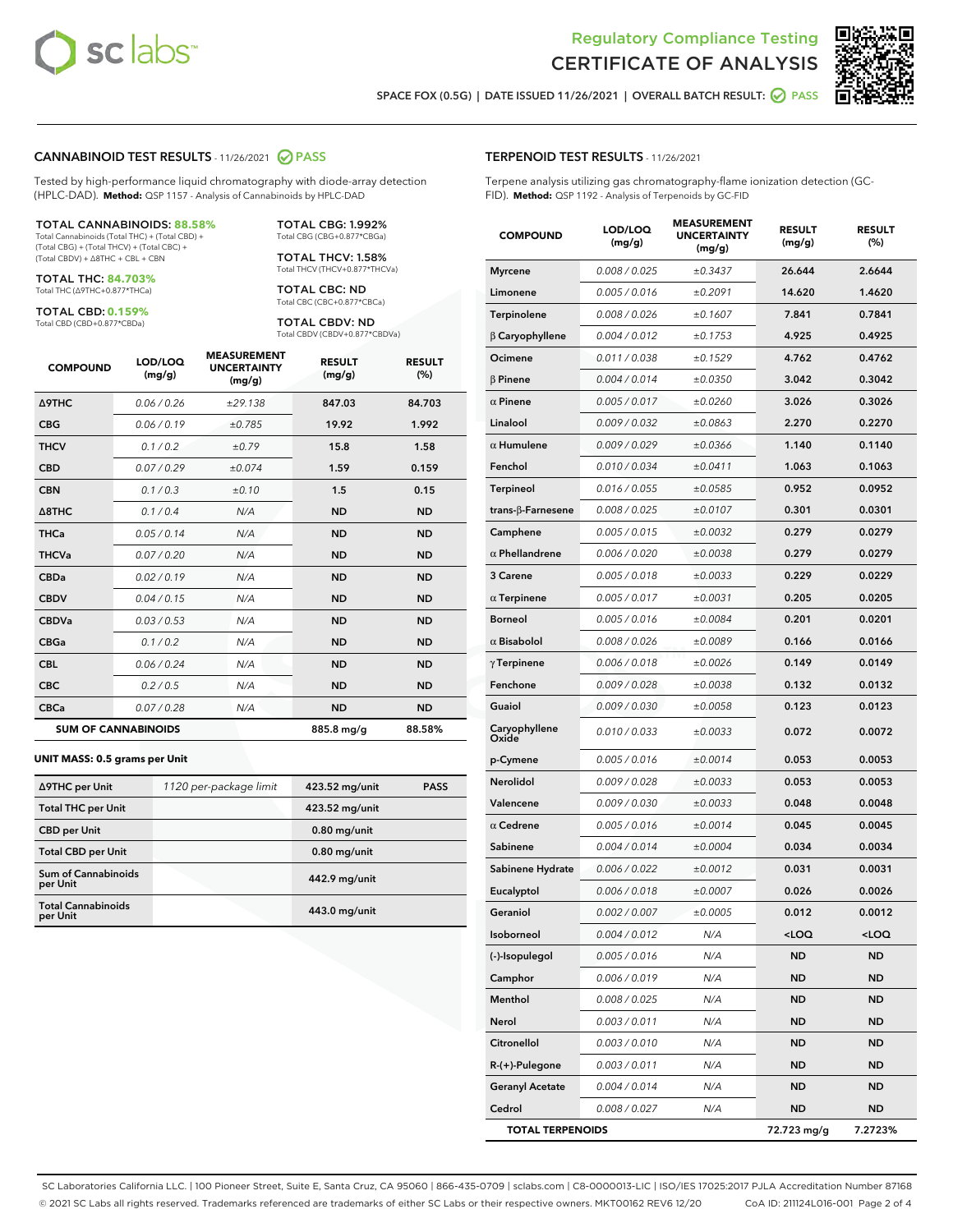



SPACE FOX (0.5G) | DATE ISSUED 11/26/2021 | OVERALL BATCH RESULT: 2 PASS

# CATEGORY 1 PESTICIDE TEST RESULTS - 11/26/2021 2 PASS

Pesticide and plant growth regulator analysis utilizing high-performance liquid chromatography-mass spectrometry (HPLC-MS) or gas chromatography-mass spectrometry (GC-MS). \*GC-MS utilized where indicated. **Method:** QSP 1212 - Analysis of Pesticides and Mycotoxins by LC-MS or QSP 1213 - Analysis of Pesticides by GC-MS

| <b>COMPOUND</b>             | LOD/LOQ<br>$(\mu g/g)$ | <b>ACTION</b><br><b>LIMIT</b><br>$(\mu g/g)$ | <b>MEASUREMENT</b><br><b>UNCERTAINTY</b><br>$(\mu g/g)$ | <b>RESULT</b><br>$(\mu g/g)$ | <b>RESULT</b> |
|-----------------------------|------------------------|----------------------------------------------|---------------------------------------------------------|------------------------------|---------------|
| Aldicarb                    | 0.03 / 0.08            | $\ge$ LOD                                    | N/A                                                     | <b>ND</b>                    | <b>PASS</b>   |
| Carbofuran                  | 0.02 / 0.05            | $\ge$ LOD                                    | N/A                                                     | <b>ND</b>                    | <b>PASS</b>   |
| Chlordane*                  | 0.03 / 0.08            | $\ge$ LOD                                    | N/A                                                     | <b>ND</b>                    | <b>PASS</b>   |
| Chlorfenapyr*               | 0.03/0.10              | $\ge$ LOD                                    | N/A                                                     | <b>ND</b>                    | <b>PASS</b>   |
| Chlorpyrifos                | 0.02 / 0.06            | $\ge$ LOD                                    | N/A                                                     | <b>ND</b>                    | <b>PASS</b>   |
| Coumaphos                   | 0.02 / 0.07            | $\ge$ LOD                                    | N/A                                                     | <b>ND</b>                    | <b>PASS</b>   |
| Daminozide                  | 0.02 / 0.07            | $\ge$ LOD                                    | N/A                                                     | <b>ND</b>                    | <b>PASS</b>   |
| <b>DDVP</b><br>(Dichlorvos) | 0.03/0.09              | $>$ LOD                                      | N/A                                                     | <b>ND</b>                    | <b>PASS</b>   |
| Dimethoate                  | 0.03 / 0.08            | $\ge$ LOD                                    | N/A                                                     | <b>ND</b>                    | <b>PASS</b>   |
| Ethoprop(hos)               | 0.03/0.10              | $>$ LOD                                      | N/A                                                     | <b>ND</b>                    | <b>PASS</b>   |
| Etofenprox                  | 0.02 / 0.06            | $\ge$ LOD                                    | N/A                                                     | <b>ND</b>                    | <b>PASS</b>   |
| Fenoxycarb                  | 0.03 / 0.08            | $\ge$ LOD                                    | N/A                                                     | <b>ND</b>                    | <b>PASS</b>   |
| Fipronil                    | 0.03 / 0.08            | $\ge$ LOD                                    | N/A                                                     | <b>ND</b>                    | <b>PASS</b>   |
| Imazalil                    | 0.02 / 0.06            | $>$ LOD                                      | N/A                                                     | <b>ND</b>                    | <b>PASS</b>   |
| <b>Methiocarb</b>           | 0.02 / 0.07            | $\ge$ LOD                                    | N/A                                                     | <b>ND</b>                    | <b>PASS</b>   |
| Methyl<br>parathion         | 0.03/0.10              | $\ge$ LOD                                    | N/A                                                     | <b>ND</b>                    | <b>PASS</b>   |
| <b>Mevinphos</b>            | 0.03/0.09              | $\ge$ LOD                                    | N/A                                                     | <b>ND</b>                    | <b>PASS</b>   |
| Paclobutrazol               | 0.02 / 0.05            | $>$ LOD                                      | N/A                                                     | <b>ND</b>                    | <b>PASS</b>   |
| Propoxur                    | 0.03/0.09              | $\ge$ LOD                                    | N/A                                                     | <b>ND</b>                    | <b>PASS</b>   |
| Spiroxamine                 | 0.03 / 0.08            | $\ge$ LOD                                    | N/A                                                     | <b>ND</b>                    | <b>PASS</b>   |
| Thiacloprid                 | 0.03/0.10              | $\ge$ LOD                                    | N/A                                                     | <b>ND</b>                    | <b>PASS</b>   |

#### CATEGORY 2 PESTICIDE TEST RESULTS - 11/26/2021 @ PASS

| <b>COMPOUND</b>          | LOD/LOQ<br>$(\mu g/g)$ | <b>ACTION</b><br>LIMIT<br>$(\mu g/g)$ | <b>MEASUREMENT</b><br><b>UNCERTAINTY</b><br>$(\mu g/g)$ | <b>RESULT</b><br>$(\mu g/g)$ | <b>RESULT</b> |  |
|--------------------------|------------------------|---------------------------------------|---------------------------------------------------------|------------------------------|---------------|--|
| Abamectin                | 0.03/0.10              | 0.1                                   | N/A                                                     | <b>ND</b>                    | <b>PASS</b>   |  |
| Acephate                 | 0.02/0.07              | 0.1                                   | N/A                                                     | <b>ND</b>                    | <b>PASS</b>   |  |
| Acequinocyl              | 0.02/0.07              | 0.1                                   | N/A                                                     | <b>ND</b>                    | <b>PASS</b>   |  |
| Acetamiprid              | 0.02/0.05              | 0.1                                   | N/A                                                     | <b>ND</b>                    | <b>PASS</b>   |  |
| Azoxystrobin             | 0.02/0.07              | 0.1                                   | N/A                                                     | <b>ND</b>                    | <b>PASS</b>   |  |
| <b>Bifenazate</b>        | 0.01 / 0.04            | 0.1                                   | N/A                                                     | <b>ND</b>                    | <b>PASS</b>   |  |
| <b>Bifenthrin</b>        | 0.02 / 0.05            | 3                                     | N/A                                                     | <b>ND</b>                    | <b>PASS</b>   |  |
| <b>Boscalid</b>          | 0.03/0.09              | 0.1                                   | N/A                                                     | <b>ND</b>                    | <b>PASS</b>   |  |
| Captan                   | 0.19/0.57              | 0.7                                   | N/A                                                     | <b>ND</b>                    | <b>PASS</b>   |  |
| Carbaryl                 | 0.02/0.06              | 0.5                                   | N/A                                                     | <b>ND</b>                    | <b>PASS</b>   |  |
| Chlorantranilip-<br>role | 0.04/0.12              | 10                                    | N/A                                                     | <b>ND</b>                    | <b>PASS</b>   |  |
| Clofentezine             | 0.03/0.09              | 0 <sub>1</sub>                        | N/A                                                     | <b>ND</b>                    | <b>PASS</b>   |  |

| <b>CATEGORY 2 PESTICIDE TEST RESULTS</b> - 11/26/2021 continued |
|-----------------------------------------------------------------|
|-----------------------------------------------------------------|

| <b>COMPOUND</b>               | LOD/LOQ<br>(µg/g) | <b>ACTION</b><br>LIMIT<br>$(\mu g/g)$ | <b>MEASUREMENT</b><br><b>UNCERTAINTY</b><br>(µg/g) | <b>RESULT</b><br>(µg/g) | <b>RESULT</b> |
|-------------------------------|-------------------|---------------------------------------|----------------------------------------------------|-------------------------|---------------|
| Cyfluthrin                    | 0.12 / 0.38       | 2                                     | N/A                                                | <b>ND</b>               | <b>PASS</b>   |
| Cypermethrin                  | 0.11 / 0.32       | $\mathcal{I}$                         | N/A                                                | <b>ND</b>               | <b>PASS</b>   |
| Diazinon                      | 0.02 / 0.05       | 0.1                                   | N/A                                                | ND                      | <b>PASS</b>   |
| Dimethomorph                  | 0.03 / 0.09       | $\overline{2}$                        | N/A                                                | <b>ND</b>               | <b>PASS</b>   |
| Etoxazole                     | 0.02 / 0.06       | 0.1                                   | N/A                                                | <b>ND</b>               | <b>PASS</b>   |
| Fenhexamid                    | 0.03 / 0.09       | 0.1                                   | N/A                                                | <b>ND</b>               | <b>PASS</b>   |
| Fenpyroximate                 | 0.02 / 0.06       | 0.1                                   | N/A                                                | <b>ND</b>               | <b>PASS</b>   |
| Flonicamid                    | 0.03 / 0.10       | 0.1                                   | N/A                                                | <b>ND</b>               | <b>PASS</b>   |
| Fludioxonil                   | 0.03 / 0.10       | 0.1                                   | N/A                                                | <b>ND</b>               | <b>PASS</b>   |
| Hexythiazox                   | 0.02 / 0.07       | 0.1                                   | N/A                                                | <b>ND</b>               | <b>PASS</b>   |
| Imidacloprid                  | 0.04 / 0.11       | 5                                     | N/A                                                | <b>ND</b>               | <b>PASS</b>   |
| Kresoxim-methyl               | 0.02 / 0.07       | 0.1                                   | N/A                                                | <b>ND</b>               | <b>PASS</b>   |
| <b>Malathion</b>              | 0.03 / 0.09       | 0.5                                   | N/A                                                | <b>ND</b>               | <b>PASS</b>   |
| Metalaxyl                     | 0.02 / 0.07       | $\overline{2}$                        | N/A                                                | <b>ND</b>               | <b>PASS</b>   |
| Methomyl                      | 0.03 / 0.10       | 1                                     | N/A                                                | <b>ND</b>               | <b>PASS</b>   |
| Myclobutanil                  | 0.03 / 0.09       | 0.1                                   | N/A                                                | <b>ND</b>               | <b>PASS</b>   |
| Naled                         | 0.02 / 0.07       | 0.1                                   | N/A                                                | <b>ND</b>               | <b>PASS</b>   |
| Oxamyl                        | 0.04 / 0.11       | 0.5                                   | N/A                                                | <b>ND</b>               | <b>PASS</b>   |
| Pentachloronitro-<br>benzene* | 0.03 / 0.09       | 0.1                                   | N/A                                                | <b>ND</b>               | <b>PASS</b>   |
| Permethrin                    | 0.04 / 0.12       | 0.5                                   | N/A                                                | <b>ND</b>               | <b>PASS</b>   |
| Phosmet                       | 0.03/0.10         | 0.1                                   | N/A                                                | <b>ND</b>               | <b>PASS</b>   |
| Piperonylbu-<br>toxide        | 0.02 / 0.07       | 3                                     | N/A                                                | <b>ND</b>               | <b>PASS</b>   |
| Prallethrin                   | 0.03 / 0.08       | 0.1                                   | N/A                                                | <b>ND</b>               | <b>PASS</b>   |
| Propiconazole                 | 0.02 / 0.07       | 0.1                                   | N/A                                                | <b>ND</b>               | <b>PASS</b>   |
| Pyrethrins                    | 0.04 / 0.12       | 0.5                                   | N/A                                                | <b>ND</b>               | <b>PASS</b>   |
| Pyridaben                     | 0.02 / 0.07       | 0.1                                   | N/A                                                | <b>ND</b>               | <b>PASS</b>   |
| Spinetoram                    | 0.02 / 0.07       | 0.1                                   | N/A                                                | <b>ND</b>               | <b>PASS</b>   |
| Spinosad                      | 0.02 / 0.07       | 0.1                                   | N/A                                                | <b>ND</b>               | <b>PASS</b>   |
| Spiromesifen                  | 0.02 / 0.05       | 0.1                                   | N/A                                                | <b>ND</b>               | <b>PASS</b>   |
| Spirotetramat                 | 0.02 / 0.06       | 0.1                                   | N/A                                                | <b>ND</b>               | <b>PASS</b>   |
| Tebuconazole                  | 0.02 / 0.07       | 0.1                                   | N/A                                                | <b>ND</b>               | <b>PASS</b>   |
| Thiamethoxam                  | 0.03 / 0.10       | 5                                     | N/A                                                | <b>ND</b>               | <b>PASS</b>   |
| Trifloxystrobin               | 0.03 / 0.08       | 0.1                                   | N/A                                                | <b>ND</b>               | <b>PASS</b>   |

SC Laboratories California LLC. | 100 Pioneer Street, Suite E, Santa Cruz, CA 95060 | 866-435-0709 | sclabs.com | C8-0000013-LIC | ISO/IES 17025:2017 PJLA Accreditation Number 87168 © 2021 SC Labs all rights reserved. Trademarks referenced are trademarks of either SC Labs or their respective owners. MKT00162 REV6 12/20 CoA ID: 211124L016-001 Page 3 of 4